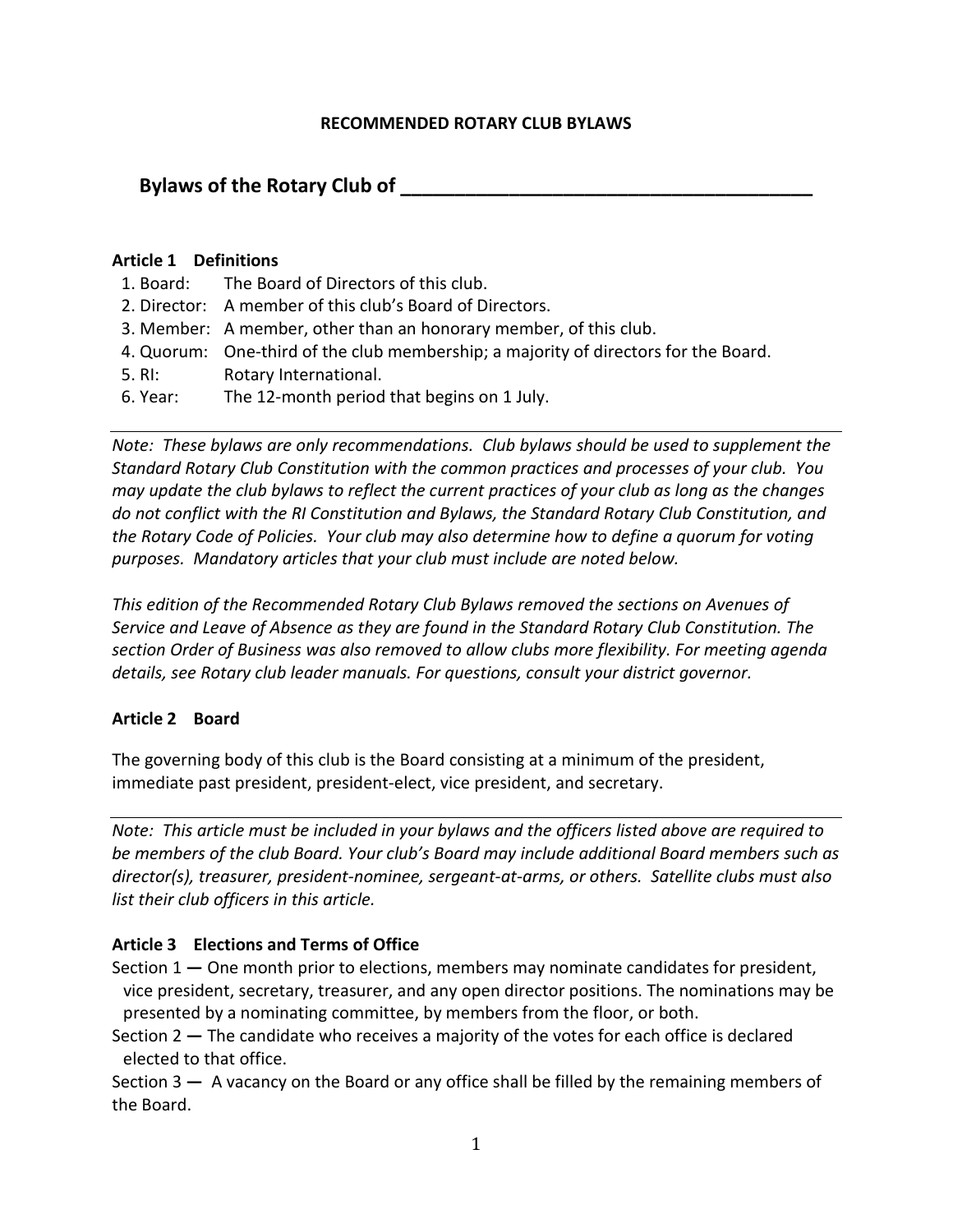Section 4 **—** A vacancy of any officer-elect position or director-elect position shall be filled by the remaining members of the Board-elect.

Section 5 **—** Terms of office for each role are as follows:



*Note: A process for elections must be included in your bylaws. If a nominating committee is used, details of how it is appointed must be included. The term of office for a club president is specified as one year in the Standard Rotary Club Constitution.*

## **Article 4 Duties of the Board**

Section 1 **—** President. The president shall preside at club and Board meetings.

Section 2 **—** Immediate Past President. The immediate past president shall serve as a director.

- Section 3 **—** President-elect. The president-elect shall prepare for their year in office and serve as a director.
- Section 4 **—** Vice President. The vice president shall preside at club and Board meetings in the absence of the president.
- Section 5 **—** Director. A director shall attend club and Board meetings.
- Section 6 **—** Secretary. The secretary shall keep membership and attendance records.
- Section 7 **—** Treasurer. The treasurer shall oversee all funds and provide annual accounting of these funds.
- Section 8 **—** Board members may perform additional duties as assigned.

*Note: See Rotary club leader manuals for details on the roles of club officers.* 

# **Article 5 Meetings**

- Section 1 **—** Annual Meeting. An annual meeting of this club shall be held no later than 31 December to elect the officers and directors who will serve for the next Rotary year.
- Section 2 The regular weekly meetings of this club are held on **Letch Lines (day)** at **Letch**
- (time). Reasonable notice of any change or cancellation of the regular meeting shall be given to all club members.
- Section 3 **—** Board meetings are held each month. Special meetings of the Board are called with reasonable notice by the president or upon the request of two directors.

*Note: This article must be included in your bylaws. For e-clubs, section 2 must include that the e-club posts the interactive activity on the club's website by the day listed. For satellite clubs, voting procedures must be included.*

# **Article 6 Fees and Dues**

Section 1 **—** The admission fee, as established by RI and/or the club, shall be paid before the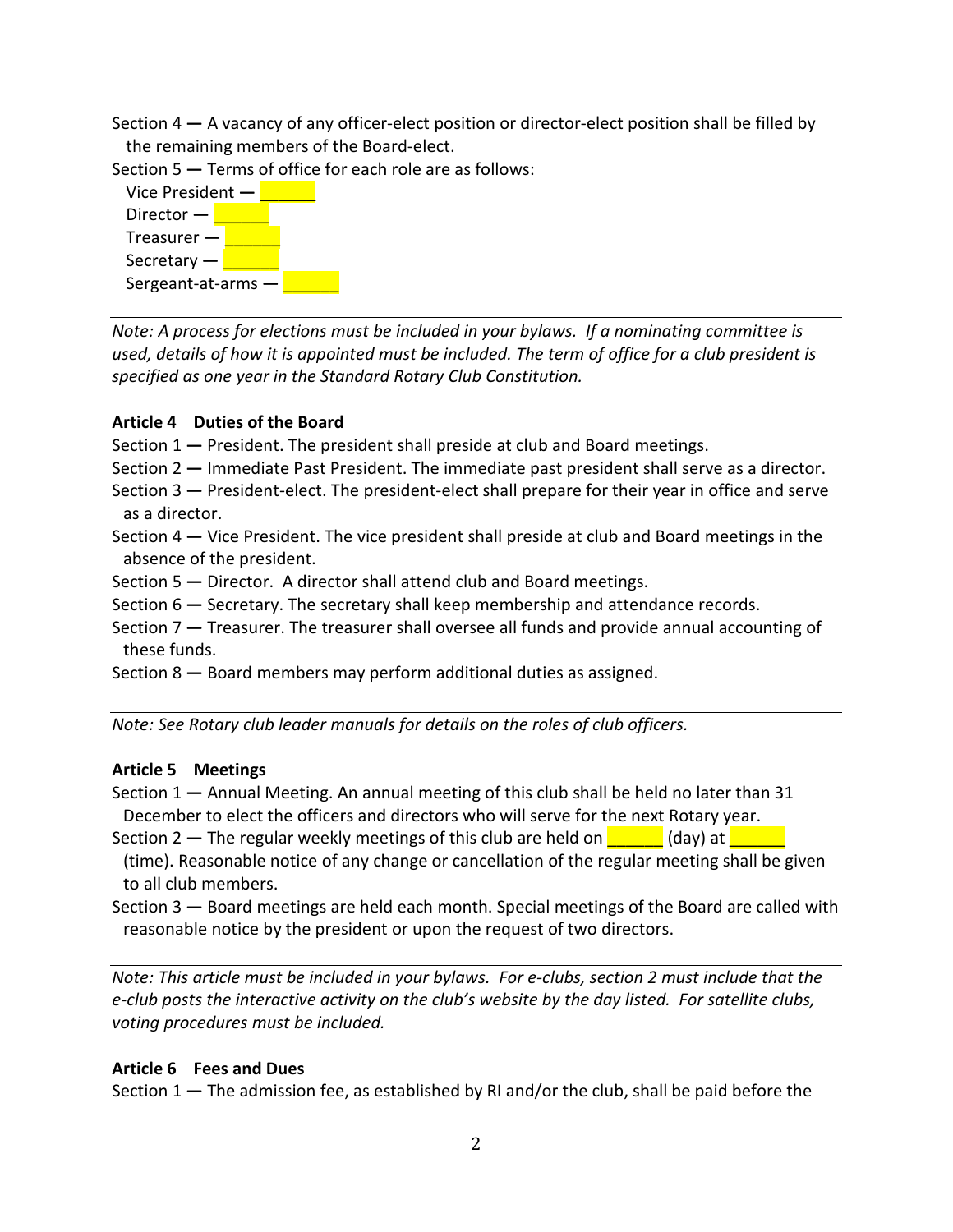applicant can qualify as a member.

Section 2 **—** Membership dues shall consist of RI per capita dues, subscription fees to The Rotarian or Rotary regional magazine, district per capita dues, club annual dues, and any other Rotary or district per capita assessment. Club annual dues shall be in the amount of  $\blacksquare$  Membership dues shall be payable in accordance with the policies of the club as established by the Board.

*Note: Club admission fees and payment deadlines must be included in your bylaws. Admission fees may be zero.*

### **Article 7 Method of Voting**

The business of this club is conducted by voice vote or show of hands except for the election of officers and directors, which is conducted by ballot. The Board may provide a ballot for a vote on a specific resolution.

### **Article 8 Committees**

Section 1 **—** Club committees coordinate their efforts in order to achieve the club's annual and long-range goals. Each club should have the following committees:

- Club Administration
- Membership
- Public Relations
- Rotary Foundation
- Service Projects

Section 2 **—** Additional committees may be appointed as needed.

- Section 3 **—** The president shall be *ex officio* a member of all committees and, as such, shall have all the privileges of membership.
- Section 4 **—** Except where special authority is given by the Board, committees shall not take action until a report has been made and approved by the Board. The president or the Board shall refer additional business to a specific committee as needed.
- Section 5 **—** Each chair shall be responsible for regular meetings and activities of the committee, shall supervise and coordinate the work of the committee, and shall report to the Board on all committee activities.

*Note: The committee structure is in harmony with both the District Leadership Plan and the Club Leadership Plan. Clubs have the discretion to create committees that are necessary to effectively meet its service and fellowship needs. Sample listings of optional committees are found in the Rotary manuals for club committees. Clubs may develop different committee structures as needed.*

### **Article 9 Finances**

Section 1 **—** Prior to each fiscal year, the Board shall prepare an annual budget of estimated income and expenditures.

Section 2 **—** The treasurer shall deposit club funds in financial institution(s) designated by the Board, divided into two parts: club operations and service projects.